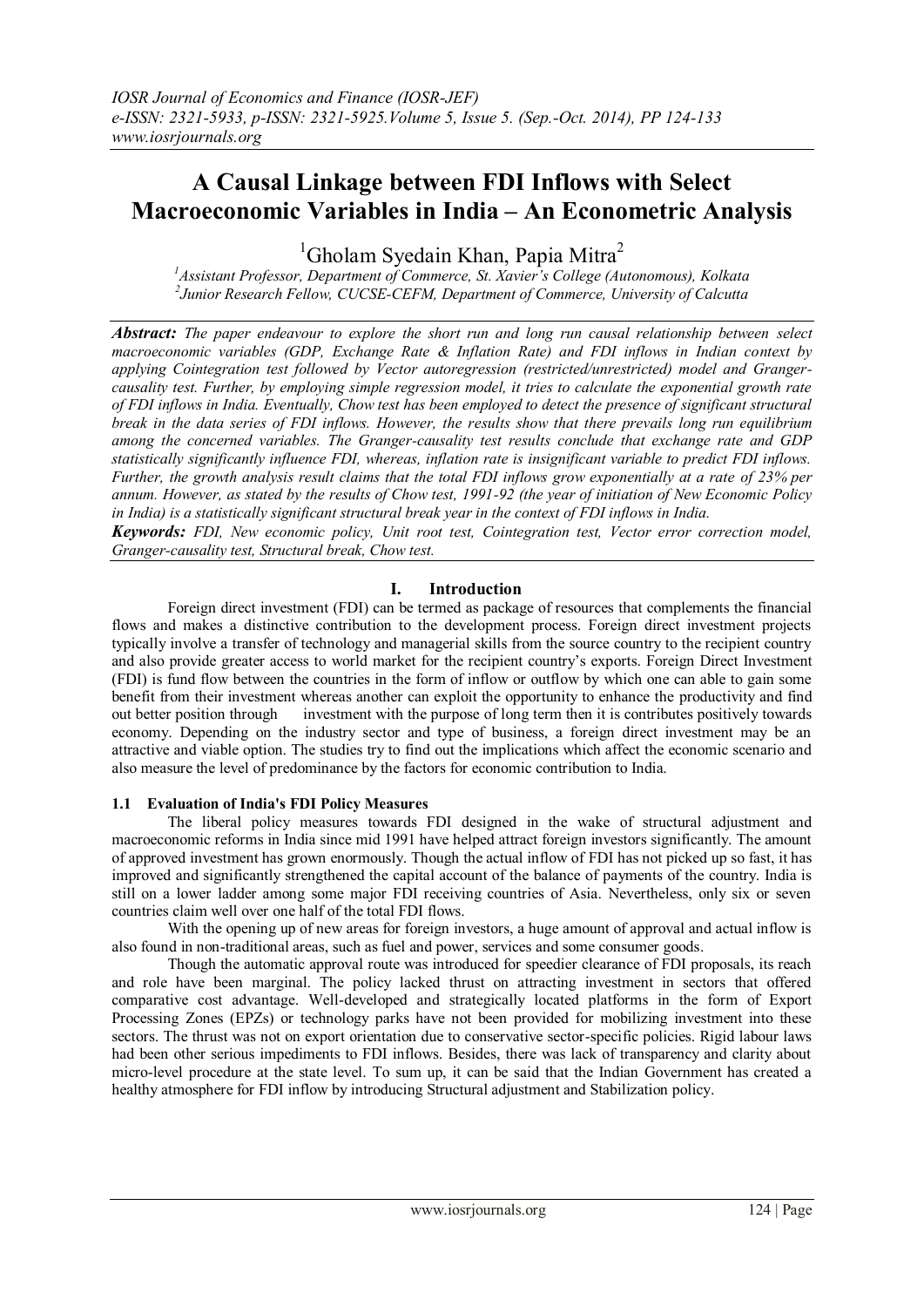| A Causal Linkage between FDI Inflows with Select Macroeconomic Variables in India |
|-----------------------------------------------------------------------------------|
|-----------------------------------------------------------------------------------|

| <b>Fabie 1. Country-verse Contributions of PDT Hillows in Hitlera (III OS IIIIIII)01 GORALS)</b> |                                 |         |         |         |         |             |  |  |  |  |
|--------------------------------------------------------------------------------------------------|---------------------------------|---------|---------|---------|---------|-------------|--|--|--|--|
| Countries                                                                                        | 2007-08                         | 2008-09 | 2009-10 | 2010-11 | 2011-12 | % of change |  |  |  |  |
| <b>Mauritius</b>                                                                                 | 9518                            | 10165   | 9801    | 5616    | 8142    | $-14.4568$  |  |  |  |  |
| Singapore                                                                                        | 2827                            | 3360    | 2218    | 1540    | 3306    | 16.94376    |  |  |  |  |
| USA.                                                                                             | 950                             | 1236    | 2212    | 1071    | 994     | 4.631579    |  |  |  |  |
| Cyprus                                                                                           | 570                             | 1211    | 1623    | 571     | 1568    | 175.0877    |  |  |  |  |
| Japan                                                                                            | 457                             | 266     | 971     | 1256    | 2089    | 357.1116    |  |  |  |  |
| Netherlands                                                                                      | 601                             | 682     | 804     | 1417    | 1289    | 114.4759    |  |  |  |  |
| UK                                                                                               | 508                             | 690     | 643     | 538     | 2760    | 443.3071    |  |  |  |  |
| Germany                                                                                          | 486                             | 611     | 602     | 163     | 368     | $-24.2798$  |  |  |  |  |
| UAE                                                                                              | 226                             | 234     | 373     | 188     | 346     | 53.09735    |  |  |  |  |
| France                                                                                           | 136                             | 437     | 283     | 486     | 589     | 333.0882    |  |  |  |  |
| Switzerland                                                                                      | 192                             | 135     | 96      | 133     | 211     | 9.895833    |  |  |  |  |
| Hong Kong SAR                                                                                    | 106                             | 155     | 137     | 209     | 262     | 147.1698    |  |  |  |  |
| Spain                                                                                            | 48                              | 363     | 125     | 183     | 251     | 422.9167    |  |  |  |  |
| South Korea                                                                                      | 86                              | 95      | 159     | 136     | 226     | 162.7907    |  |  |  |  |
| Luxembourg                                                                                       | 15                              | 23      | 40      | 248     | 89      | 493.3333    |  |  |  |  |
| Others                                                                                           | 2699                            | 3034    | 2374    | 1184    | 989     | $-63.5791$  |  |  |  |  |
| Total inflow                                                                                     | 19425                           | 22697   | 22461   | 14939   | 23473   | 20.83912    |  |  |  |  |
|                                                                                                  | Source: official website of RBI |         |         |         |         |             |  |  |  |  |

**Table I: Country-Wise Contributions of FDI Inflows in India (**In US million dollars)

The country-wise inflows in FDI in India have been shown in the above table covering the period between 2007-08 and 2011-12. However, for most of the countries, the FDI inflows had increased overtime. In the year 2007-08, Mauritius contributed maximum FDI inflows in India followed by Singapore whereas the minimum FDI inflows in India were from Luxembourg. However, throughout the period of analysis, the main contributors of FDI inflows were Mauritius, Singapore, USA, Japan, Netherlands & UK. However, the inflows fell in percentage for Mauritius over the period. Mauritius and Germany accounted a negative percentage change in FDI inflows in India. 2011-12 is the year of maximum FDI inflows in India. Again Mauritius is the biggest contributor of it followed by Singapore. The total FDI inflows also increased at a rate of 20% throughout the period. India experienced the highest percentage change in FDI inflows from Spain. Inflows from USA experienced the lowest percentage change among all the countries.

# **Table II: Region-Wise Distribution of FDI Inflows in India**

| Rupees in crores (US\$ in million) |                              |            |             |             |            |               |
|------------------------------------|------------------------------|------------|-------------|-------------|------------|---------------|
| RBI's regional                     | States covered               | 2010-11    | 2011-12     | 2012-13     | Cumulative | %age to total |
| offices                            |                              | $(April -$ | (Apr-March) | (April-Nov) | inflows    | Inflows       |
|                                    |                              | March)     |             |             |            | (in terms     |
|                                    |                              |            |             |             |            | of US\$)      |
| Mumbai                             | Maharashtra, Dadra &         | 27,669     | 44,664      | 35,966      | 282,100    | 33%           |
|                                    | Nagar Haveli, Daman & Diu    | (6,097)    | (9,553)     | (6,613)     | (61, 234)  |               |
| <b>New Delhi</b>                   | Delhi, parts of UP &         | 12,184     | 37,403      | 14,064      | 165,155    | 19%           |
|                                    | Haryana                      | (2,677)    | (7,983)     | (2,593)     | (35,665)   |               |
| Bangalore                          | Karnataka                    | 6,133      | 7,235       | 3,653       | 47,545     | 6%            |
|                                    |                              | (1, 332)   | (1, 533)    | (673)       | (10, 434)  |               |
| Chennai                            | Tamil Nadu, Pondicherry      | 6,115      | 6,711       | 7,903       | 45,462     | $5\%$         |
|                                    |                              | (1, 352)   | (1, 422)    | (1, 451)    | (9, 724)   |               |
| Ahmedabad                          | Gujarat                      | 3,294      | 4,730       | 2,050       | 38,474     | $5\%$         |
|                                    |                              | (724)      | (1,001)     | (378)       | (8,535)    |               |
| Hyderabad                          | Andhra Pradesh               | 5,753      | 4,039       | 4,197       | 34,798     | 4%            |
|                                    |                              | (1,262)    | (848)       | (773)       | (7,582)    |               |
| Kolkata                            | West Bengal, Sikkim,         |            |             |             |            |               |
|                                    | Andaman & Nicobar Islands    | 426        | 1,817       | 1,444       | 9,629      | $1\%$         |
|                                    |                              | (95)       | (394)       | (263)       | (2,145)    |               |
| Chandigarh                         | Chandigarh, Punjab, Haryana, | 1,892      | 624         | 167         | 5,477      | $1\%$         |
|                                    | Himachal Pradesh             | (416)      | (130)       | (31)        | (1, 185)   |               |
|                                    |                              |            |             |             |            |               |
| Bhopal                             | Madhya Pradesh, Chhattisgarh | 2,093      | 569         | 608         | 4,187      | $1\%$         |
|                                    |                              | (451)      | (123)       | (110)       | (886)      |               |
| Kochi                              | Kerala. Lakshadweep          | 167        | 2,274       | 246         | 4,178      | $1\%$         |
|                                    |                              | (37)       | (471)       | (46)        | (885)      |               |
|                                    |                              |            |             |             |            |               |
| Panaji                             | Goa                          | 1,376      | 181         | 37          | 3,544      | 0.4%          |
|                                    |                              | (302)      | (38)        | (7)         | (769)      |               |
| Jaipur                             | Rajasthan                    | 230        | 161         | 508         | 3,119      | 0.4%          |
|                                    |                              | (51)       | (33)        | (94)        | (647)      |               |
| Bhubaneswar                        | Orissa                       | 68         | 125         | 285         | 1,617      | 0.2%          |
|                                    |                              | (15)       | (28)        | (52)        | (341)      |               |
| Kanpur                             | Uttar Pradesh, Uttaranchal   | 514        | 635         | 124         | 1,571      | 0.2%          |
|                                    |                              | (112)      | (140)       | (23)        | (339)      |               |
| Guwahati                           | Assam, Arunachal Pradesh,    | 37         | 5           | 27          | 348        | $0\%$         |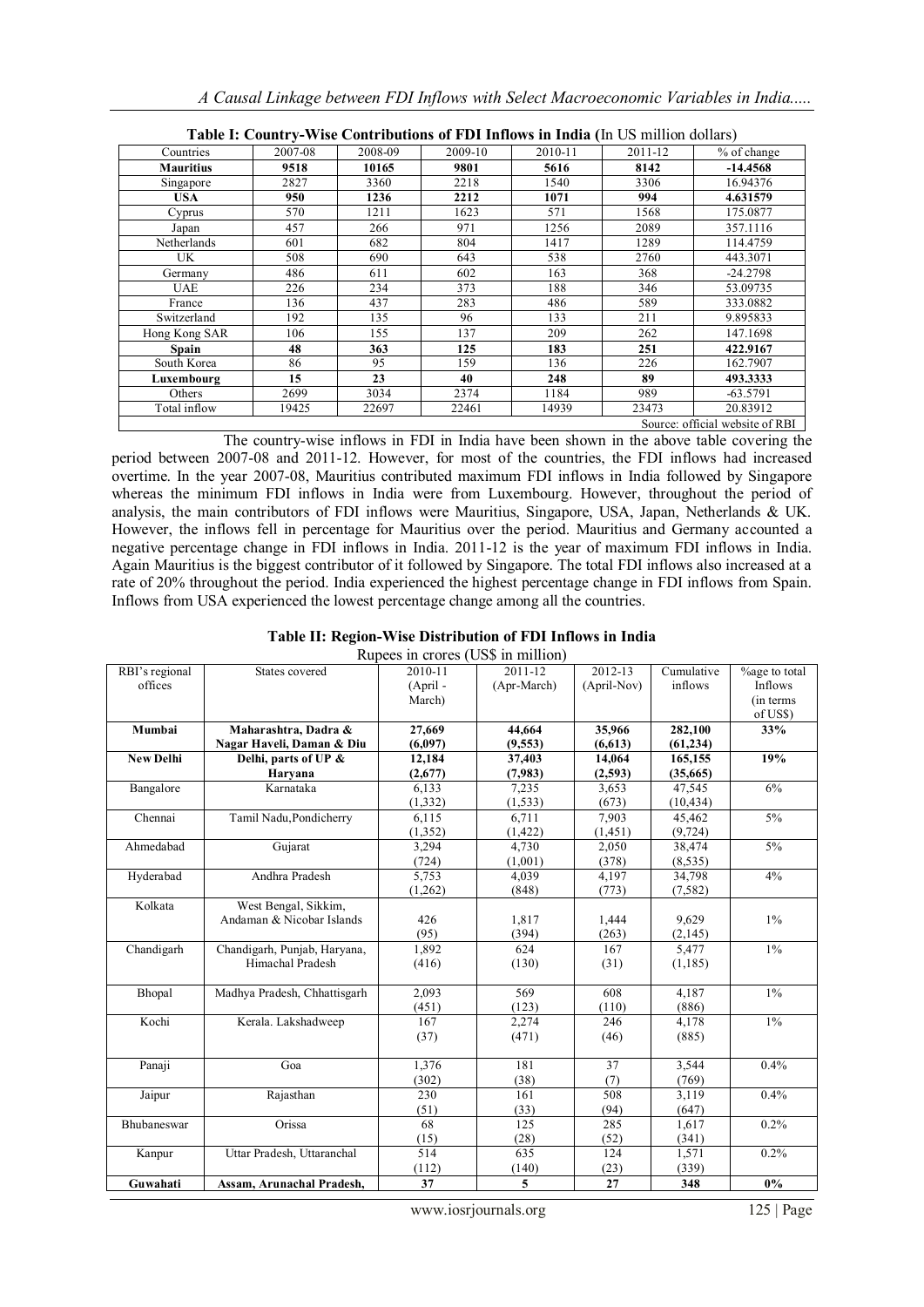|                             | Manipur, Meghalaya,<br>Mizoram, Nagaland,<br>Tripura. | (8)                 | $\left(1\right)$     | (5)                 | (78)                  |                                 |
|-----------------------------|-------------------------------------------------------|---------------------|----------------------|---------------------|-----------------------|---------------------------------|
| Patna                       | Bihar, Jharkhand                                      | 25                  | 123                  | 21                  | 170                   | $0\%$                           |
|                             |                                                       | (5)                 | (24)                 | (4)                 | (34)                  |                                 |
| <b>Region not indicated</b> |                                                       | 29,344<br>(6, 447)  | 53,851<br>(11,399)   | 14.925<br>(2,731)   | 213,324<br>(46,221)   | 24.8%                           |
| Total                       |                                                       | 97,320<br>(21, 383) | 165,146<br>(35, 121) | 86,225<br>(15, 846) | 860,698<br>(186, 704) | $100.00\%$                      |
|                             |                                                       |                     |                      |                     |                       | Source: official website of RBI |

The above table represents the region-wise FDI inflows in India in three financial years. Among the various states, Maharashtra, Dadra & Nagar Haveli, Daman & Diu experienced the maximum FDI inflows over the entire period accounting to 33% of the total FDI inflows followed by Delhi, parts of UP & Haryana accounting to 19% of the total inflows. The western states of the country are relatively affluent states in terms of FDI inflows. However, the regions not indicated also account to a 24.8% of the total inflows. The most neglected regions in India are the north-eastern states, Bihar and Jharkhand that experience nearly 0% of the FDI inflows. Goa, Rajasthan, Orissa, Uttar Pradesh and Uttaranchal are also the neglected regions in terms of FDI inflows.

**Table III: Sector-Wise FDI Inflows in India (In US \$ Million)**

| <b>Sectors</b>                                      | 2007-08 | 2008-09 | 2009-10 | 2010-11 | 2011-12 | % of change                     |
|-----------------------------------------------------|---------|---------|---------|---------|---------|---------------------------------|
| Manufacture                                         | 3726    | 4777    | 5143    | 4793    | 9337    | 150.5904                        |
| Construction                                        | 2551    | 2237    | 3516    | 1599    | 2634    | 3.253626                        |
| <b>Financial Services</b>                           | 3850    | 4430    | 2206    | 1353    | 2603    | $-32.3896$                      |
| <b>Real Estate Activities</b>                       | 1336    | 1886    | 2191    | 444     | 340     | $-74.5509$                      |
| Electricity & other Energy Generation, Distribution | 829     | 669     | 1877    | 1338    | 1395    |                                 |
| & Transmission                                      |         |         |         |         |         | 68.27503                        |
| <b>Communication Services</b>                       | 66      | 2067    | 1852    | 1228    | 1458    | 2109.091                        |
| Business services                                   | 1158    | 643     | 1554    | 569     | 1590    | 37.3057                         |
| Miscellaneous services                              | 1901    | 1458    | 888     | 509     | 801     | $-57.8643$                      |
| Computer services                                   | 1035    | 1647    | 866     | 843     | 736     | -28.8889                        |
| Restaurants & Hotels                                | 280     | 343     | 671     | 218     | 870     | 210.7143                        |
| Retail & Wholesale Trade                            | 200     | 294     | 536     | 391     | 567     | 183.5                           |
| Mining                                              | 461     | 105     | 268     | 592     | 204     | $-55.7484$                      |
| Transport                                           | 816     | 401     | 220     | 344     | 410     | -49.7549                        |
| Trading                                             | 176     | 400     | 198     | 156     | 6       | -96.5909                        |
| <b>Education, Research &amp; Development</b>        | 156     | 243     | 91      | 56      | 103     | $-33.9744$                      |
| Others                                              | 884     | 1097    | 384     | 506     | 419     | $-52.6018$                      |
|                                                     |         |         |         |         |         | Source: official website of RBI |

The above table shows the sectoral distribution of FDI inflows in India covering the period 2007-08  $\&$ 2011-12. Manufacturing sector absorbed maximum FDI inflows over the entire period followed by financial services and construction. However, trading and education, research & development sectors are the most neglected sectors. Moreover, the sectors like financial services, real estate, computer services mining, transport, trading and research & education experienced a fall in FDI inflows over the period. Communication services experienced a huge increase in FDI inflow followed by restaurants and hotel sector. However, the FDI inflows in construction sector remained steady over the period. The percentage change in FDI inflows in this sector is 3.25% which is the lowest among all the sectors.

# **Objectives of the Paper**

- To explore short run and long run relationships between total FDI inflows and inflation rate (CPI), exchange rate and economic growth in the context of India.
- Growth analysis of total FDI inflows in India from 1975-76 to 2011-12.
- Finding out the significant structural break in total FDI inflows.

# **II. Emprical Literature Review**

Saleem et. al. (2013) in their paper tried to find out the impact of economic growth and inflation rate on FDI in context of Pakistan. FDI has been considered as an explained variable and GDP and inflation rate as the explanatory variable. The study covers the period 1990 to 2011. The paper starts its empirical analysis with descriptive statistics of all the concerned variables in order to test for the normality of the frequency distributions. Further, regression analysis concludes that both the explanatory variables have positive impact on FDI. Also the overall model turns out to be significant.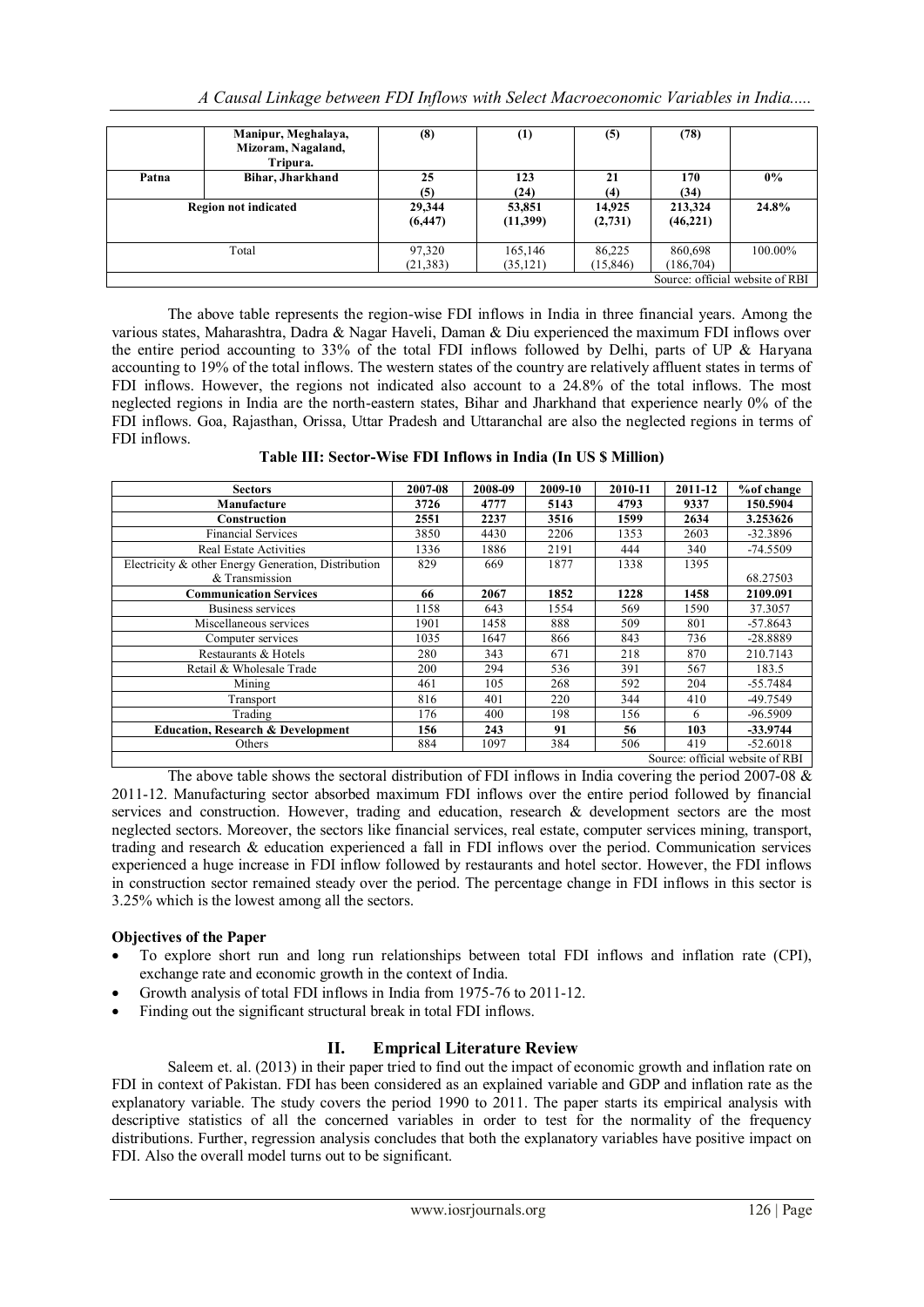Enu et. al. (2013) in their paper examined the determinants of FDI inflows in Ghana. The study covered the period 1980 to 2012. FDI has been treated as the explained variable and GDP growth, Exchange rate, Inflation rate and Trade openness are the explanatory variables. The paper applied unit root test for nonstationarity in the data-series, cointegration test and estimation of VAR model for presence of long run relationship among the variables, Granger-causality test for short run relationship among the variables. However, the results conclude that the policies that encourage FDI inflows should moderate the exchange rate depreciation and increase the trade openness. Harrison Oluchukwu Okafor (2012) in his paper examined on the impact of the pull factors on FDI inflow in Nigeria. The study covered the period from 1970 to 2009. The determinants include Real GDP, Inflation rate, Interest rate, Net export and Real exchange rate. The empirical analysis includes unit root test, Cointegration test and regression analysis. The results claim that real GDP has a positive impact on FDI inflow. On the other hand, interest rate has a high but negative relationship with FDI. Real exchange rate equally had a positive statistical relationship with foreign direct investment inflow. Moreover, inflation rate and net-export were found to be insignificant. Onuorah and Chi-Chi (2013) in their paper tried to investigate the long run relationship among FDI and the macroeconomic variables in Nigeria. The study covered the period 1980 to 2010. The determinants of FDI include GDP, Exchange rate, Interest rate, Inflation rate and money supply. The empirical analysis considered unit root test for non-stationarity, Cointegration test followed by VAR estimation. However, the paper concluded that GDP has a significant and negative relation with FDI. However, apart from GDP all the variables have positive and direct impact on FDI inflows.

Shahzad and Al-Swidi (2013) in their paper examined the moderating role of political stability on the relationships between the macroeconomic variables and FDI inflows in Pakistan. The study covered the period 1991 to 2011. The determinant variables include GDP growth rate, Total exports, inflation rate, Total imports and Balance of payments. The empirical analysis included the unit root test of non-stationarity and regression analysis to study for the impact of macroeconomic variables on FDI inflows. The result concluded that the GDP growth rate and Balance of Payment tends to be a significant determinant of FDI inflows when the moderating effect of the Political stability is accounted for. Nazir, Sarwar and Sami Ullah (2012) in their paper examined the impact of capital inflows on domestic inflation in context of Pakistan. The study covered the period 1980 to 2010. the variables incorporated are exports, FDI, Remittances and Inflation rate. The paper applied unit root test for non-stationarity, Cointegration test and VECM were used to check for the long run and short run relationship among the variables. The results show that there prevails long run and significant relationship. The error correction term for INF growth bears the correct sign i.e. it is negative and statistically insignificant.

# **III. Selection of Variables**

Macroeconomic indicators of an economy are considered as the major pull factors of net FDI inflows to a country. The analysis of above theoretical rationale and existing literature also provides a base in choosing the right combination of explanatory variables that explains the variations in the flows of FDI in the country. The study applies the simple and multiple regression method to find out the explanatory variables of the FDI inflows in the country. The regression analysis has been carried out in two steps.

However, after thorough analysis of the different combination of the explanatory variables, the present study includes the following macroeconomic indicators: economic growth (growth in real GDP at Factor cost), inflation rate (Consumer Price Index) and exchange rate (Rupees to US dollars) and foreign direct investment (FDI as percentage of GDP at Factor Cost). These macroeconomic indicators are considered as the pull factors of net FDI inflows in the country. In other words, it is said that FDI inflows in India as a percentage of GDP is considered as the function of these said macroeconomic indicators.

### **Inflation Rate (INF)**

Inflation rate is an important aspect of a country's good economic fundamentals. Rate of inflation is a crucial factor in influencing the FDI inflows. The high rate of inflation signifies economic instability and source or peril and confusion associated with lapse appropriate government policies, especially the monetary fiscal policy mix. By and large, the high rates of inflation are associated with the lesser FDI inflows. The study of Akinboade et al (2006) stated that low inflation is a sign of internal economic stability in the country. High inflation rates reflect the inability of the government to balance its budget and the failure of the central bank to conduct appropriate monetary policy.

## **Gross Domestic Product (GDP)**

GDP growth rate refers to the growth rate of gross domestic product. Economic growth rate have an effect on the domestic market, such that countries with expanding domestic markets should attract higher levels of FDI. Since 1991 India has emerged as one of the wealthiest economies in the developing world. During this period, the economy has grown constantly and this has been accompanied by increase in life expectancy,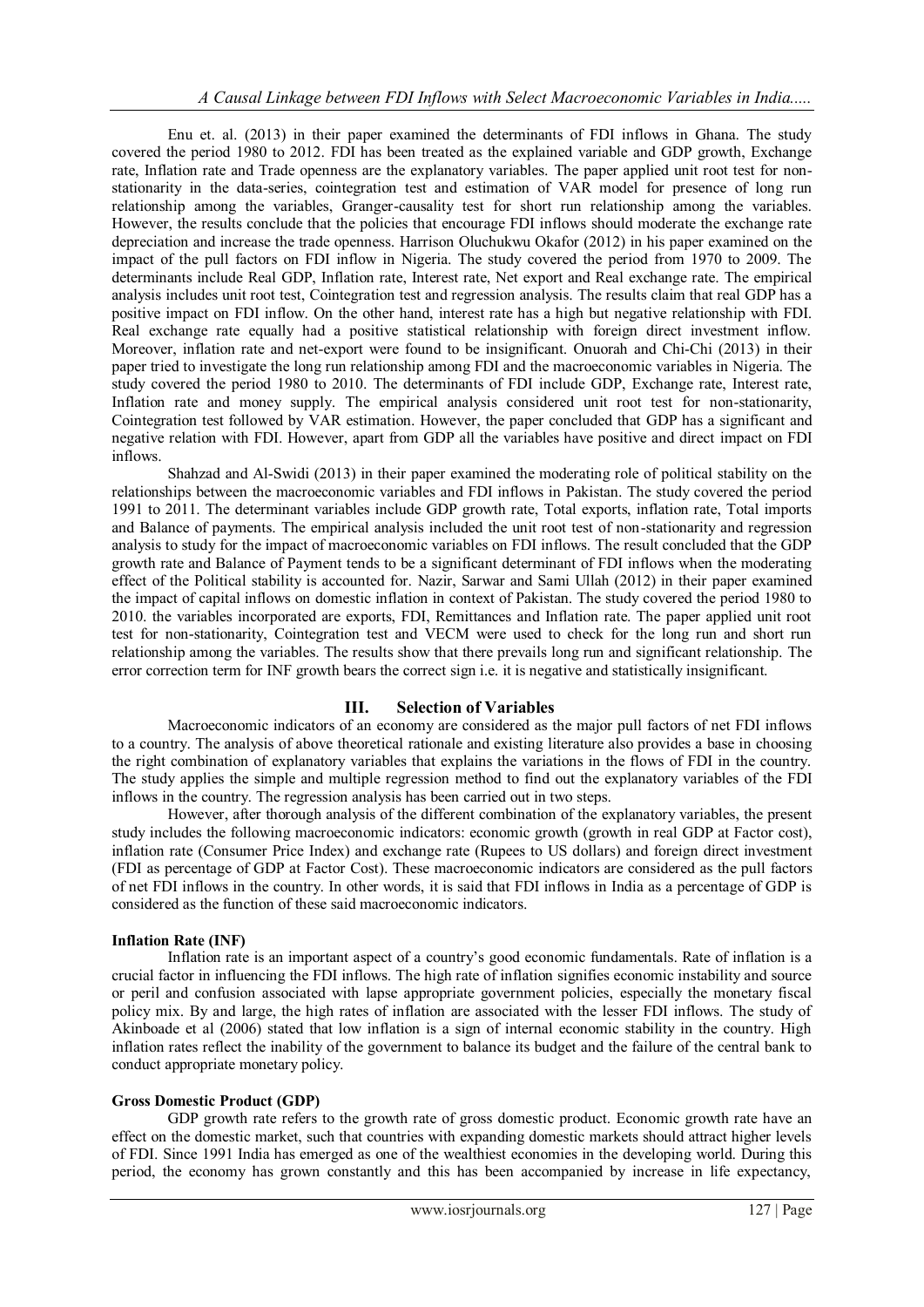literacy rates, and food security. In this analysis annual growth in GDP at Factor Cost has been taken as an indicator to economic growth.

## **Exchange Rates (EXR)**

It refers to the exchange rate variable. Exchange rate is a key determinant of international finance as the world economies are globalised ones. There are a number of factor which affect the exchange rate viz. government policy, competitive advantages, market size, international trade, domestic financial market, rate of inflation, interest rate etc. Annual rates of the variable have been taken from the year 1975-76 to 2011-12.

# **IV. Data Source and Methodology**

The study is entirely based on secondary data. The objectives of the study are examined by using time series data covering period from 1975-76 to 2011-12. Relevant data for the study are obtained from the official website of the Reserve Bank of India (RBI) and www.indexmundi.com.

The study has used the following specifications in order to evaluate the short run and long run impact of macroeconomic variables on Total FDI inflows. The following mathematical model is used for analysis.

Log (FDI) =  $\beta_1$ Log (GDP) +  $\beta_2$ Log (EXR) +  $\beta_3$ INF + Error........ (1) where

FDI= Total FDI Inflows in India converted into Indian Rupee.

GDP= Real GDP at Factor Cost.

INF= Rate of Inflation (CPI).

EXR= Exchange Rate (Rupees/US dollars).

In order to fulfil the objectives of the paper, some econometric tests are used.

**4.1. Test for the stationarity of the data series by applying Augmented Dicky-Fuller (ADF) Test.**

The models in which ADF test is applied are as follows:-

 $\Delta Y_t = \alpha_i + \hat{\beta}_i \hat{t} + \gamma_i Y_{t-1} + \delta_1 \Delta Y_{t-1} + \ldots + \delta_{p-1} \Delta Y_{t-p+1} + \epsilon_{it} \ldots$  (2)

i=1,….,4 (4 endogenous variables)

Where 'Y' denotes the endogenous variables.

Here,  $\alpha$  is a constant,  $\beta$  is the coefficient of the trend term (t) and p is the lag order of the autoregressive process. The following null hypothesis is tested:-

H<sub>0</sub>:  $Y=0$  against

H<sub>1</sub>:  $Y<0$ 

In order to find test the above hypothesis, a computed t-statistic has been formulated as

ADF $\tau = \ddot{Y}/\text{SE}(\ddot{Y})$  where  $\ddot{Y}$  is the estimated  $Y$ .

If the absolute value of the computed ADF test statistic turns out to be greater than that of its theoretical value at 5% level of significance, we reject our null hypothesis where the null hypothesis is the presence of unit root or absence of stationarity. If the original series turns out to be non-stationary then we again go for unit root test at first difference. This process will continue until and unless the series turns out to be stationary.

### **4.2 To find out the optimal lag-length of the Vector Autoregression (VAR).**

The lag length determination is important as when the lag length differs from its true value, the estimates of a VAR turn out to be inconsistent, so are the impulse response functions (Braun & Mittnik, 1993). The optimal lag length is chosen using an explicit statistical criterion such as Akaike Information Criterion (AIC) defined as:-

AIC =  $log|\sum$ <sub>1</sub> +  $(2k^2p)$ /T....... (3)

Where  $k=$  no. of variables in the model,  $p=$  no. of lag terms in the model,  $T=$  no. of observation,  $\Sigma$  = Variance-Covariance matrix.

### **4.3. To find out long run relationship between FDI and other macroeconomic variables by applying Johansen Cointegration Test.**

Cointegration analysis is inherently multivariate, as a single time series cannot be cointegrated. If two time series data are non-stationary, i.e. they have trend and their pattern of trend is also similar, then we say that their linear combination, i.e. the error term is stationary. Hence, we can perform any econometric test on the non-stationary process itself. In that case, the two variables are cointegrated. On the other way, if the two variables are non-stationary but they are cointegrated then we can say that their linear combination is stationary and hence, any econometric test can be applied on the non-stationary series itself. Hence, if the two time-series variables are integrated of same order, then they must be cointegrated.

We formulate two statistics, Eigen value and trace statistic defined as:

Trace statistic: Trace = -T  $\sum Log (1-\lambda^1)$  $t=r+1, \ldots, p$ Where  $\lambda^1_{r+1},..., \lambda^1_{p}$  are (p-r) no. of estimated eigen values.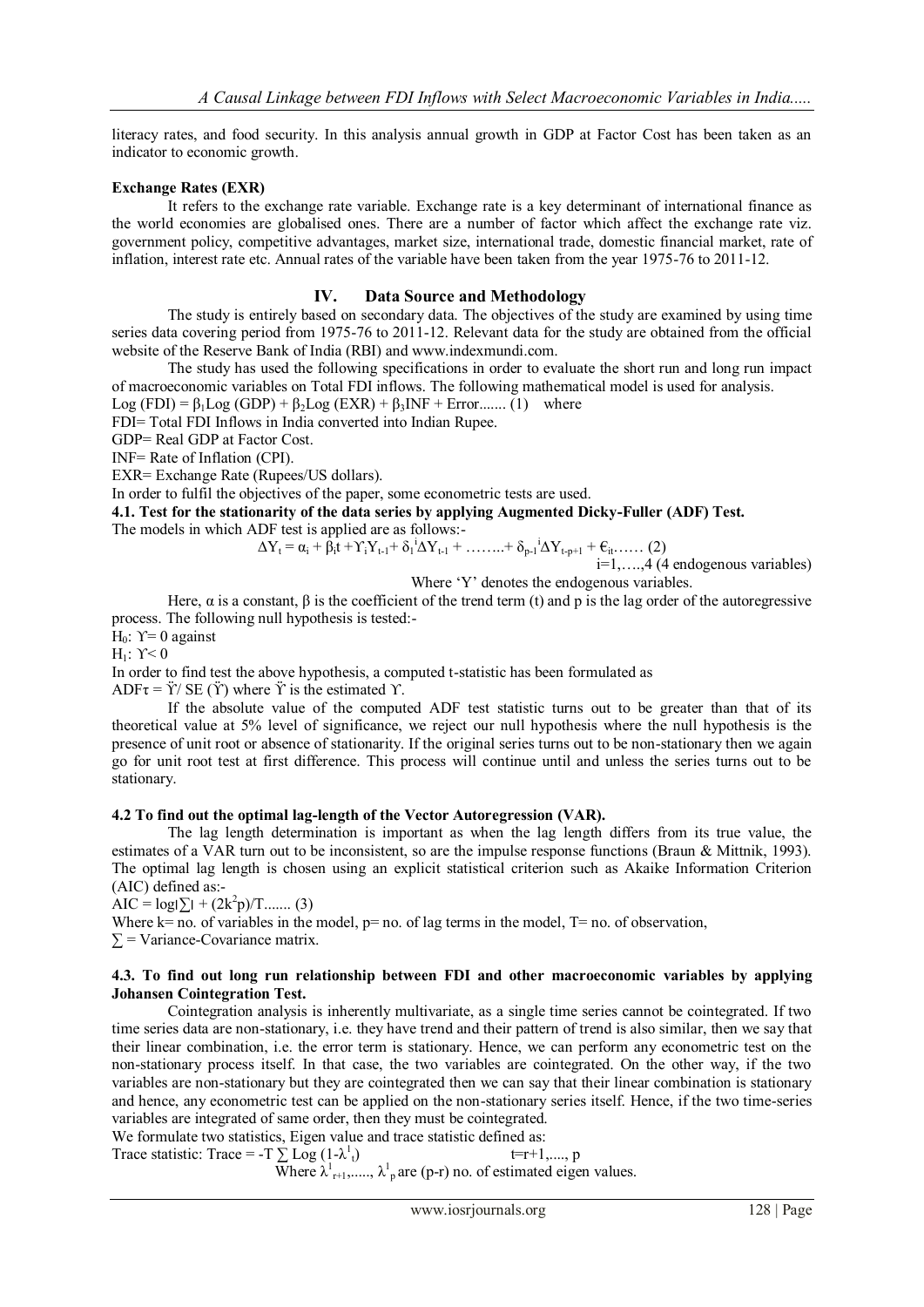Maximum Eigen value statistic:  $\lambda_{\text{max}} (r, r+1) = -T \log (1 - \lambda_{r+1}^1)$ 

If the absolute value of the computed Trace/Maximum Eigen Value statistic is greater than its critical value, then we reject our null hypothesis of no cointegration and claim that there exists at least one-way cointegration relation between the variables at 5% level of significance.

As in this paper, four endogenous variables are taken into consideration, hence, there can be at most 3 cointegration relations.

#### **4.4. As per Engel and Granger (1987), if the variables are cointegrated, then there must prevail vector error correction mechanism (VECM).**

This implies that the changes in explained variables are the functions of the level of disequilibrium in the cointegrating relation, which is reflected by the error correction term and the changes in other explanatory variables. If the variables are not cointegrated, then we go for estimating unrestricted VAR model where the error correction term is absent. VECM is appropriate to find out the short run dynamics.

 $\Delta \text{FDI}_t = \mu_1 + \sum \alpha_i \Delta \text{FDI}_{t-1} + \sum \beta_i \Delta \text{GDP}_{t-1} + \sum \lambda_i \Delta \text{INF}_{t-1} + \sum \gamma_i \Delta \text{EXR}_{t-1} + \sum \delta_i \text{ECM}_{r, t-1} + \epsilon_{5t} \dots$ . (4)

 $\overline{i} = 1, 2, \dots, \overline{m}$ ;  $\overline{r} = n\overline{o}$ . of cointegration relation.

#### **4.5. Finding out the causal relationship among the aforesaid variables applying Granger-Causality test.** The following Vector Autoregressions (VAR) are tested.

 $\Delta FDI_t = \sum \alpha_i^1 \Delta FDI_{t-i} + \sum \beta_j^1 \Delta X_{t-j} + U_{1t}$  ......... (5)  $\Delta X_t = \sum \lambda_j^1 \Delta X_{t-j} + \sum \delta_i^1 \Delta FDI_{t-i} + U_{2t}$ ...... (6)  $i=1,2,...\ldots m; j=1,2,...\ldots n; X =$ Explanatory variables.

The error terms are uncorrelated. We jointly test for the estimated lagged coefficients  $\sum a_i$  and  $\sum \lambda_i$  are different from zero by running an F-test. When the null-hypothesis of insignificance of the model is rejected at 5% level of significance, we claim that there prevails causal relationship among the variables. However, it is a short run approach.

# **4.6 Growth Analysis of FDI.**

We compute a simple linear regression model to find out the growth rate of total FDI inflows.

Log  $(FDI)_{t} = a + bt + u_{3t}$  ........ (7) where,

't' is the trend term which is treated as an explanatory variable and log (FDI) is the logarithmic form of Total FDI inflows in US dollars which is the explained variable.

We perform a simple regression analysis and estimate the model by OLS method. In order to find out the growth of FDI, we multiply the estimated slope coefficient of the trend term (t) by 100.

### **4.7. Structural Break Analysis**

A series of data can often contain a structural break, due to a change in policy or sudden shock to the economy. In order to test for a structural break, we often use the Chow test.

In order to analyse significant structural break in the data series, we divide the entire data into two subperiods, 1975-76 to 1990-91and 1991-92 to 2011-12. Hence, we run regression taking two sub-samples. The models are as follows:

o Log (FDI)<sup>t</sup> = a + bt + u4t .......................... (8)....for the entire period.

o Log (FDI)<sup>t</sup> = a<sup>1</sup> + b1t + u5t............................ (9)....for the 1st sub-period.

o Log (FDI)<sup>t</sup> = a<sup>2</sup> + b2t + u6t............................ (10)...for the 2nd sub-period.

Chow test is the statistical test for finding out significant structural break point in the data series. It is applied when we try to test the following hypothesis:

H<sub>0</sub>:  $a_1=a_2 \& b_1=b_2$  (no significant break point) against

H<sub>1</sub>: either  $a_1 \neq a_2$  or  $b_1 \neq b_2$  or both

Two sub-periods can be dissimilar if their intercept terms are different or their slope terms are different or both. In order to test the above hypothesis, we formulate an F-statistic defined as:-

 $F = \frac{[RSS_1 - (RSS_2 + RSS_3)]}{K}$  follows  $F_{k, n1+n2-2k, \mu}$ 

$$
(RSS2 + RSS3)/ n1+n2-2k
$$

Where,

RSS<sub>1</sub> is the residual sum of squares of the estimated model for the entire period.

 $RSS<sub>2</sub>$  is the residual sum of squares of the estimated model for the  $1<sup>st</sup>$  sub-period.

 $RSS<sub>3</sub>$  is the residual sum of squares of the estimated model for the 2nd sub-period.

 $n_1$ = number of observation in  $1<sup>st</sup>$  sub-sample

 $n_2$  = number of observation in 2<sup>nd</sup> sub-sample. K= number of explanatory variables in the model.

µ is the level of significance.

If the estimated F-statistic turns out to be significant, then we reject the null hypothesis and claim that the two sub-regression models are dissimilar. Here, 1991-92 has been treated as a break year when various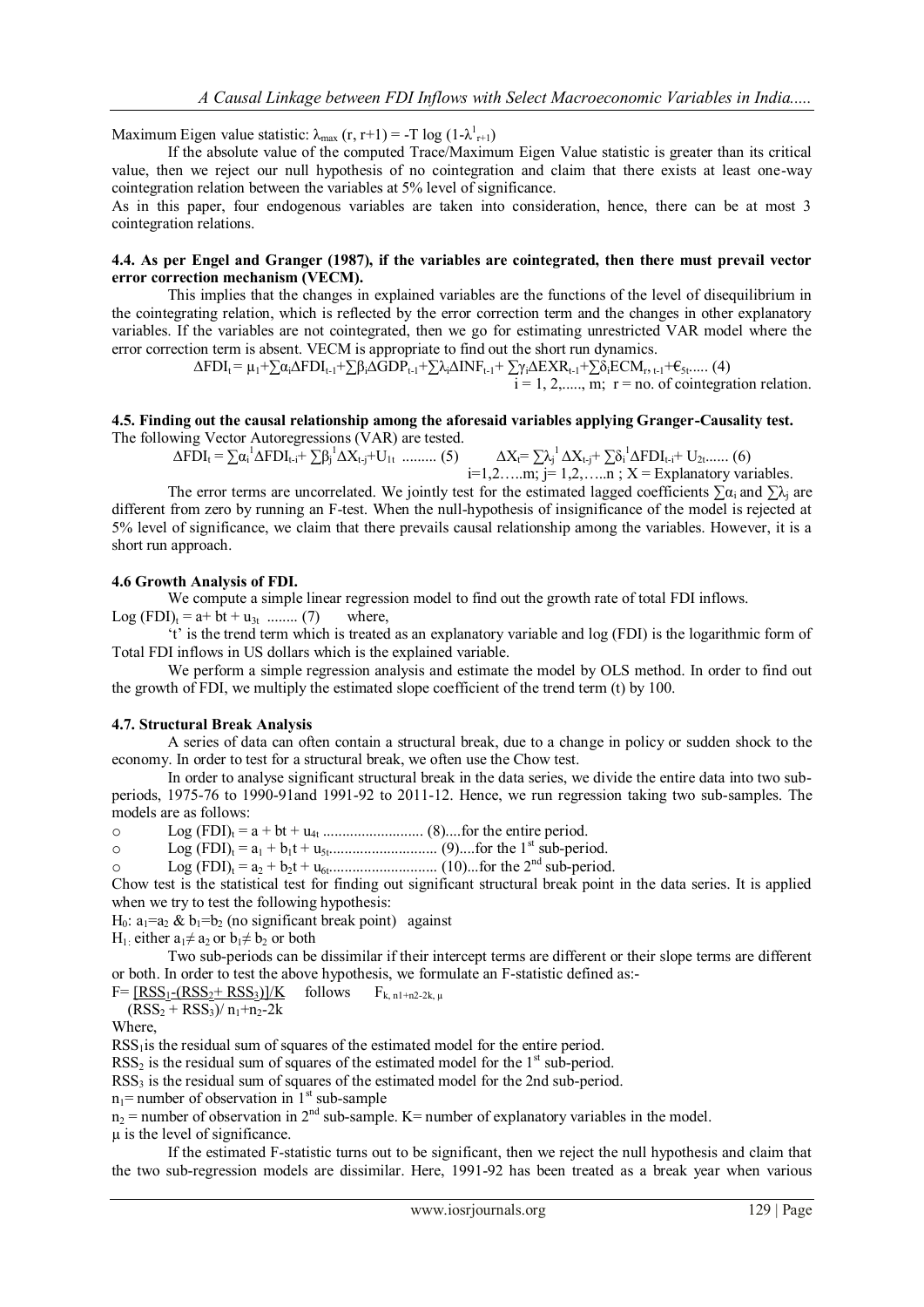structural changes occurred in the economy due the initiation of Liberalization, Globalization and Privatization policies (New economic policy) of the Indian government.

# **V. Empirical Analysis**

Unit Root Test: In this context, GDP and EXR are integrated of order 1 [I (1)], i.e. they are stationary at first difference. However, FDI and INF are integrated of order zero [I(0)], i.e. they are stationary at level itself. As the concerned variables are integrated of different orders, it implies that the pattern of trend among the variables is not similar. Hence, we must test for the stationarity of their linear combination (error term), before analysing the short run and long run relationships among the variables. Stationary error term confirms the presence of long run relationship among the variables. However, in this context, the error term turns out to be stationary at level itself at 5% level of significance such that we further go for the Cointegration test. We need not go for any transformation of the variables due to stationary error term.

### **Cointegration Test**

The result of the cointegration test has been represented in Table VI. The optimal lag length chosen by AIC is 1. Johansen & Juselius (1990) Trace statistic test of cointegration investigates presence of 1 cointegrating equation among the concerned variables. However, the maximum Eigen value test claims no cointegration relation among the variables. In such situations, when the two test statistics give different results, the trace statistic gives more robust results. Thus, the null hypothesis of no cointegration is strictly rejected at 5% level of significance, implying long run relation among the variables. The existence of long run relationship among the variables rules out the spurious correlations. Thus, there exists at least one-way causality among the variables in long run.

The normalised cointegrating equation is:

# **Log (FDI) = 2.06+ 1.66 Log (GDP) + 2.11 Log (EXR) + 0.13INF........... (8)**

 **(1.76) (2.76) (4.57)**

The values in the parenthesis represent the estimated t-statistics of the estimated slope coefficients. All the three explanatory variables have positive impact on FDI in long run. However, GDP is a statistically insignificant variable whereas, the other two are statistically significant. Moreover, a 1% rise in exchange rate (Rupee/USD) induces 2.11% rise in FDI, i.e. a more than proportionate rise in FDI in India. On the other hand, inflation positively affects FDI less than proportionately.

**Vector Error Correction Mechanism/Restricted VAR Model (VECM):** Table VII represents the estimated coefficients of the error correction term (long run impact) and the lagged values of all the time series data (short run impacts). All the variables are been converted in difference form by the software itself. There exists 1 cointegration equation in this context implying existence of an error correction term that adjusts itself to reach the long run equilibrium. However, in this context, the error correction term, though negative yet statistically insignificant which implies that it does not respond to the previous period disequilibrium. However, the lagged values of all the variables are statistically insignificant to predict the present value of FDI. Moreover, the overall model turns out to be statistically insignificant (R-Squared =  $0.16 \&$  Adjusted R-Squared = 0.02). Negative value of the Log-likelihood estimate claims for the absence of multicollinearity among the explanatory variables.

However we have t-values of the error correction terms but no p-values. Thus to obtain p-values and to further confirm short run impact of the macroeconomic variables on the explained variable we will follow VECM equation and conduct Ordinary Least square Analysis at 95% confidence interval.

| $D(FDI) = C(1) * [FDI(-1) - 1.659150162 * GDP(-1) - 0.1279416404 * INF(-1) - 4.813310911 * EXR(-1) + 2.066759635] +$ |  |
|----------------------------------------------------------------------------------------------------------------------|--|
| $C(2)*D[FD](-1)] + C(3)*D[GDP(-1)]$                                                                                  |  |
| $+ C(5)*D[EXR(-1)] + C(6)VEC Model(9)$                                                                               |  |

Above model is the error correction model. Overall there are 6 coefficients. C (1) shows the convergence of the error correction term towards long run equilibrium. This coefficient should be negative and statistically significant. C (1) is though negative yet statistically insignificant. C (2),….., C (5) are the coefficients of the lagged values of the variables showing the short run impacts, of which none are statistically significant. C (6) is the intercept term. The Durbin-Watson d-statistic is close to 2 (d-statistic=2.047) implying absence of serial correlation in the model. Further, the LM test confirms absence of serial correlation at the optimum lag-length 1 (p-value=0.90).

**Granger-Causality Test:** Table IX shows the granger-causality test results. It shows the short run relationship among FDI and select explanatory variables (GDP, EXR & INF). GDP and EXR are the statistically significant variables to predict the present value of FDI in short run. However, the converse is not true stating unidirectional relationship between them. However, there exists no such short run relationship between INF and FDI.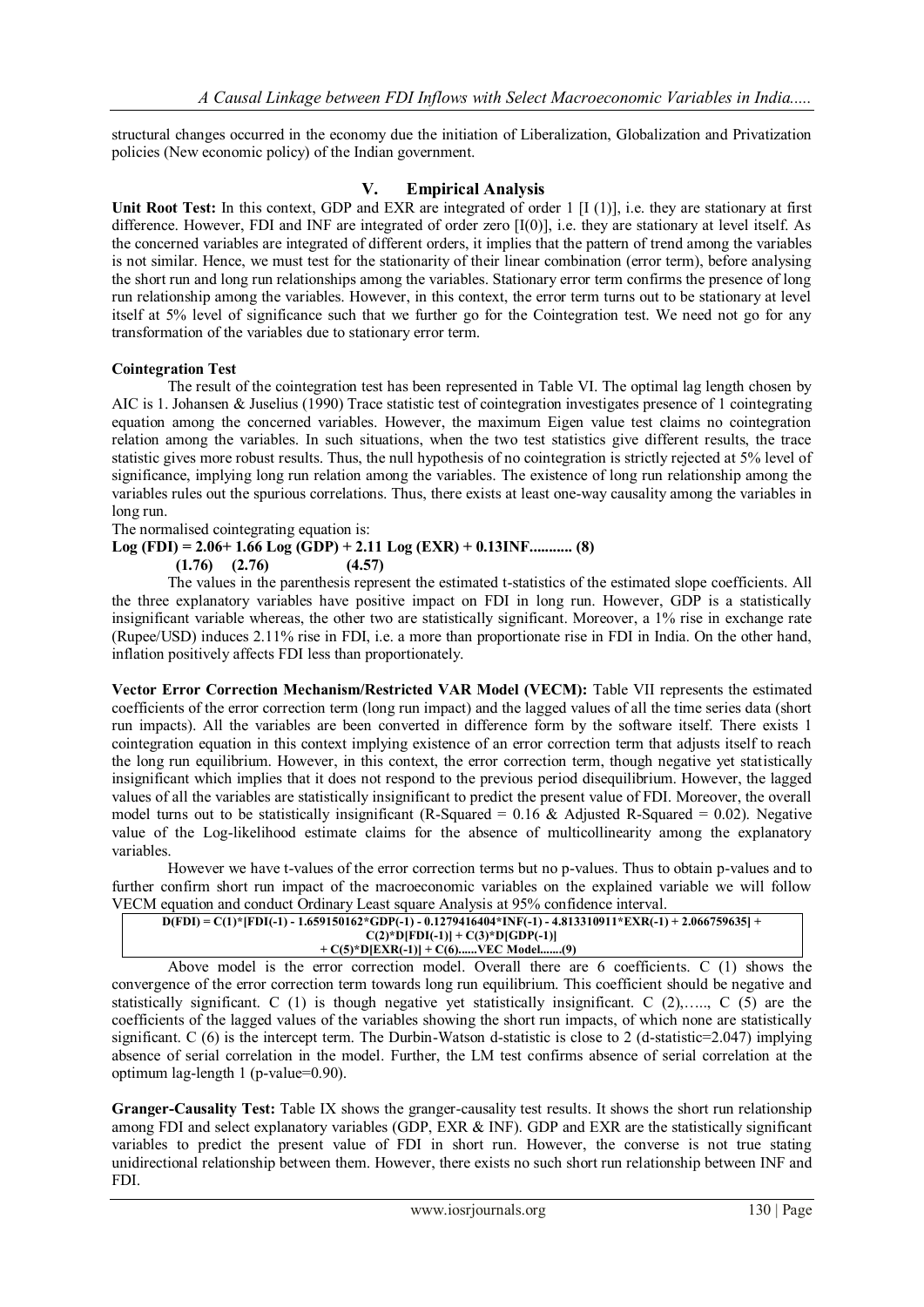

**Growth Analysis:** The estimated model equation is as follows:- **Log (FDI) = 20.31+0.23t.......... (10)**

The exponential growth rate of FDI in the past four decades is  $0.23 \times 100 = 23\%$  per annum. **Chow Test**: The results for the chow test of structural break point have been summarized in the following table:

| <b>Table IV: Chow Test Result</b> |  |  |  |  |  |
|-----------------------------------|--|--|--|--|--|
|-----------------------------------|--|--|--|--|--|

| .<br>.rist<br>    |   |  |  | Probabilty |       |               |  |  |  |
|-------------------|---|--|--|------------|-------|---------------|--|--|--|
| ._etatieties<br>. |   |  |  |            | .0000 |               |  |  |  |
|                   | . |  |  |            | .     | $\sim$ $\sim$ |  |  |  |

Here, 1991-92 has been chosen as a break year when the government initiated the Liberalization, Privatization and Globalization (LPG) policy in India. The p-value of F-statistic is less than 0.05 which means that the null hypothesis of no significant break point has been rejected. Hence, the known break year, 1991-92 is statistically significant in the terms of total FDI inflows in India. Hence, the new economic policy which was

initiated in the year 1991 had made a significant impact on the FDI inflows in India.

### **VI. Summary and Conclusion**

The present study tried to explore the short run and long run impact of the select macroeconomic variables (GDP, EXR & INF) on FDI in the context of India by applying Cointegration test followed by Vector error correction mechanism (VECM) and Granger-Causality test. It also tried to analyse the exponential growth rate of FDI over the period of our analysis by running simple regression model. Further, it has been analysed whether, 1991-92, the year of initiation of New Economic Policy in India, is a statistically significant year in terms of FDI inflows in India.

Before applying any statistical test on the data series, it is important to find out the order of integration of the variables by applying ADF test of stationarity. However, it is found that GDP and EXR are integrated of order one [I (1)], whereas, FDI and INF are integrated of order zero [I(0)]. Due to the different order of integration of the concerned variables, i.e. different patterns of trend in the data series, we checked for the stationarity of their linear combination (error term). However, the results claim that the linear combination is I (0) such that the existence of short run and long run relationships are further confirmed by applying various statistical tests on the original data series itself.

The Cointegration test along with VECM results claim for the presence of long run equilibrium. Moreover, the lagged values of the concerned variables showing the short run impact turn out to be statistically insignificant. The Granger-Causality test results show unidirectional relationship between FDI and GDP and FDI and EXR, with EXR and GDP granger causing FDI. Further, the growth analysis of FDI concludes for a 23% per annum exponential growth rate of FDI in India over the entire period of our analysis. Moreover, the Chow test of structural break found out 1991-92 to be a statistically significant year in terms of FDI in India. Hence, the New Economic Policy initiated in 1991-92 had made a significant impact on FDI in India.

However, this research paper can be modified further by measuring the unexpected changes in FDI and predicting its effects on the future values of the select macroeconomic variables (GDP, EXR & INF) through Impulse response function (IRF) and Variance decomposition analysis. Moreover, incorporation of more relevant macroeconomic variables like interest rate, trade openness, foreign exchange reserves, unemployment rate etc can improve the statistical results of the research paper.

### **Appendix**

| Table V: Unit Root Test Results |  |  |  |  |
|---------------------------------|--|--|--|--|
|---------------------------------|--|--|--|--|

|                  | <b>CONSTANT &amp; TREND</b> |                 |                 |                    |                 |                 |  |  |  |
|------------------|-----------------------------|-----------------|-----------------|--------------------|-----------------|-----------------|--|--|--|
|                  | <b>LEVEL</b>                |                 |                 | <b>DIFFERENCE</b>  |                 |                 |  |  |  |
| <b>VARIABLES</b> | <b>ESTIMATED</b>            | <b>CRITICAL</b> | <b>DECISION</b> | <b>ESTIMATED</b>   | <b>CRITICAL</b> | <b>DECISION</b> |  |  |  |
|                  | T-STATISTIC                 | <b>VALUE</b>    |                 | <b>T-STATISTIC</b> | <b>VALUE</b>    |                 |  |  |  |
|                  |                             | (5% LEVEL OF    |                 |                    | (5% LEVEL OF    |                 |  |  |  |
|                  |                             | SIGNIFICANCE)   |                 |                    | SIGNIFICANCE)   |                 |  |  |  |
| <b>FDI</b>       | $-3.63$                     | $-3.54$         | Reject Ho       |                    |                 |                 |  |  |  |
| <b>GDP</b>       | $-1.23$                     | $-3.54$         | Accept Ho       | $-7.06$            | $-3.54$         | Reject Ho       |  |  |  |
| <b>EXR</b>       | $-1.09$                     | $-3.54$         | Accept Ho       | $-5.57$            | $-3.54$         | Reject Ho       |  |  |  |
| <b>INF</b>       | $-5.24$                     | $-3.54$         | Reject Ho       |                    |                 |                 |  |  |  |
| Error            | $-4.17$                     | $-3.54$         | Reject Ho       |                    |                 |                 |  |  |  |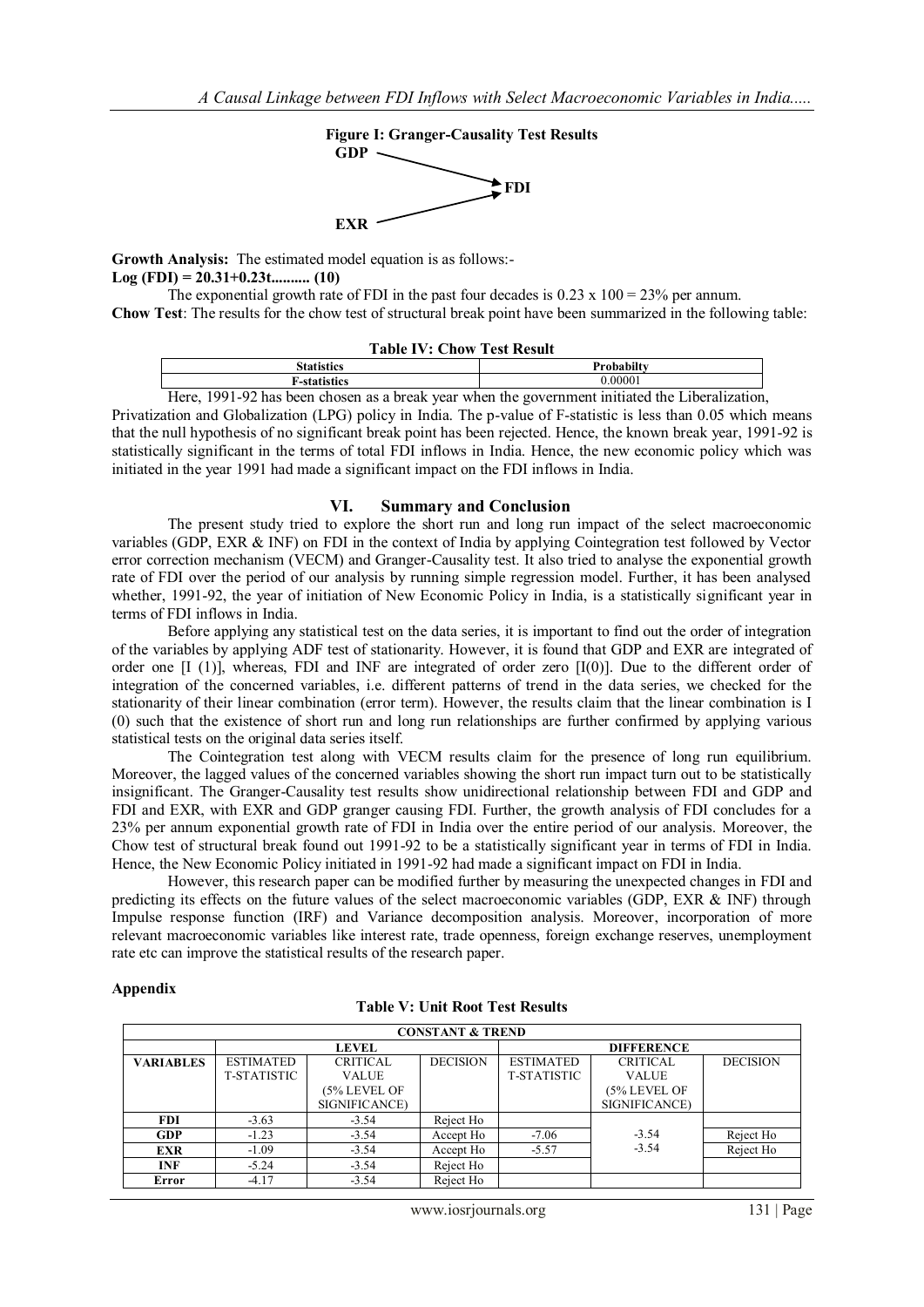|                     | <b>Optimal Lag Length (as suggested by AIC Criterion):1</b> |                 |                    |                   |             |                 |            |  |  |  |
|---------------------|-------------------------------------------------------------|-----------------|--------------------|-------------------|-------------|-----------------|------------|--|--|--|
| <b>Hypothesized</b> | Eigenvalue                                                  | Trace Statistic | Critical Value     | Prob              | Maximum     | Critical        | Prob       |  |  |  |
| No. of $CE(s)$      |                                                             |                 | (at $5\%$ level of | (Trace Statistic) | Eigen Value | value           | Trace      |  |  |  |
|                     |                                                             |                 | significance)      |                   |             | $(at 5\%$ level | Statistic) |  |  |  |
|                     |                                                             |                 |                    |                   |             | оf              |            |  |  |  |
|                     |                                                             |                 |                    |                   |             | significance)   |            |  |  |  |
| None *              | 0.52                                                        | 51.01           | 47.85              | 0.02              | 25.56       | 27.58           | 0.09       |  |  |  |
| At most 1 *         | 0.35                                                        | 25.44           | 29.80              | 0.14              | 15.37       | 21.13           | 0.26       |  |  |  |
| At most $2 *$       | 0.23                                                        | 10.07           | 15.49              | 0.27              | 9.06        | 14.26           | 0.28       |  |  |  |
| At most $3 *$       | 0.03                                                        | 1.01            | 3.84               | 0.31              | 1.01        | 3.84            | 0.31       |  |  |  |

**Table VI:** Cointegration Test Results

#### **Table VII: Vector Error Correction Results**

| Dependent Variable: D(GDP) | Coefficients | t-statistic | P-Value |
|----------------------------|--------------|-------------|---------|
| <b>Cointegration Eq 1</b>  | $-0.19$      | $-1.51$     | 0.14    |
| $D[GDP(-1)]$               | 3.49         | 0.65        | 0.52    |
| $D[EXR(-1)]$               | 0.21         | 0.13        | 0.89    |
| $D[FD(-1)]$                | 0.09         | 0.45        | 0.65    |
| $D[INF(-1)]$               | $-0.02$      | $-1.45$     | 0.14    |
| Constant                   | $-0.01$      | $-0.08$     | 0.94    |
| $R^2$                      | 0.16         |             |         |
| Adjusted $\mathbf{R}^2$    | 0.02         |             |         |
| F-stat                     | 1.14         |             |         |
| D-W stat                   | 2.04         |             |         |
| Log Likelihood             | $-8.43$      |             |         |

#### **Table VIII: VEC Residual Serial Correlation (LM Test) Results**

| Lags | LM-Stat  | Prob   |
|------|----------|--------|
|      | 9.211241 | 0.9045 |
|      | 11.11508 | 0.8023 |
|      | 14.17118 | 0.586  |
|      |          |        |

#### **Table IX: Granger-Causality Test Results**

| Null Hypothesis:               | Obs | F-Statistic | Probability |
|--------------------------------|-----|-------------|-------------|
| GDP does not Granger Cause FDI | 36  | 13.6781     | 0.00079     |
| FDI does not Granger Cause GDP |     | 3.91457     | 0.05627     |
| INF does not Granger Cause FDI | 36  | 2.04249     | 0.16236     |
| FDI does not Granger Cause INF |     | 0.00305     | 0.95629     |
| EXR does not Granger Cause FDI | 36  | 8.83425     | 0.00548     |
| FDI does not Granger Cause EXR |     | 0.00055     | 0.9815      |

#### **Table X: Growth Analysis Results**

|          | Coeffcient | Std<br>Error | <b>T-Statistic</b> | Prob | $R-$<br>Squared | Adjusted<br><b>R-Squared</b> | <b>F-Statistic</b> | <b>PROB</b><br>(F-Statistic) |
|----------|------------|--------------|--------------------|------|-----------------|------------------------------|--------------------|------------------------------|
| Constant | 20.31      | 0.12         | 160.56             | 0.00 |                 |                              |                    |                              |
| Time     | 0.23       | 0.01         | 19.28              | 0.00 | 0.91            | 0.91                         | 371.75             | 0.00                         |

### **References**

[1]. Ahmad N, Hayat M.F , Luqman M, Ullah S(2012). The Causal Links between Foreign Direct Investment and Economic Growth In Pakistan. European Journal of Business and Economics.

[2]. Akinboade, O. A., Siebrits, F. K., & Roussot, E. N. (2006). Foreign direct investment in South Africa. Foreign Direct Investment.<br>[3]. Braun, P. A. and S. Mittnik (1993). Misspecifications in Vector Autoregressions an

Braun, P. A. and S. Mittnik (1993). Misspecifications in Vector Autoregressions and their Effects on Impulse Responses and Variance Decompositions. Journal of Econometrics 59. Pg. 319-41.

[4]. Ehsan U. Choudhri, Farhan Hameed and Antonio Marasco (2007). Macroeconomic and Welfare Effects of an FDI Surge: A Dynamic General Equilibrium Analysis.

[5]. Enu P, Havi E.D.K, Attah-Obeng P (2013). Impact of Macroeconomic Factors on Foreign Direct Investment in Ghana: A Cointegration Analysis. European Scientific Journal, October 2013 edition vol.9, No.28.

[6]. Faruku A.Z, Asare B.K, Yakubu M and Shehu L(2011), Causality Analysis of the Impact of Foreign Direct Investment on GDP in Nigeria. Nigerian Journal of Basic and Applied Science (2011), 19(1): 9- 20.

[7]. Gonzales J. and Petarakis J.Y. (2002). Lag length Estimation in Large Dimensional Systems. Journal of Time Series Analysis, 23.

[8]. Hooda S (2011), a study of FDI and Indian Economy

[9]. Kotrajaras P (2010), Foreign Direct Investment and Economic Growth: A Comparative Study among East Asian Countries**.**  Applied Economics Journal 17 (2): 12-26.

[10]. Nazir S, Sarwar N and Ullah S (2012). Impact of Capital Inflows on Domestic Inflation: A Case Study of Pakistan. J. Asian Dev. Stud, Vol 1, Issue 1.